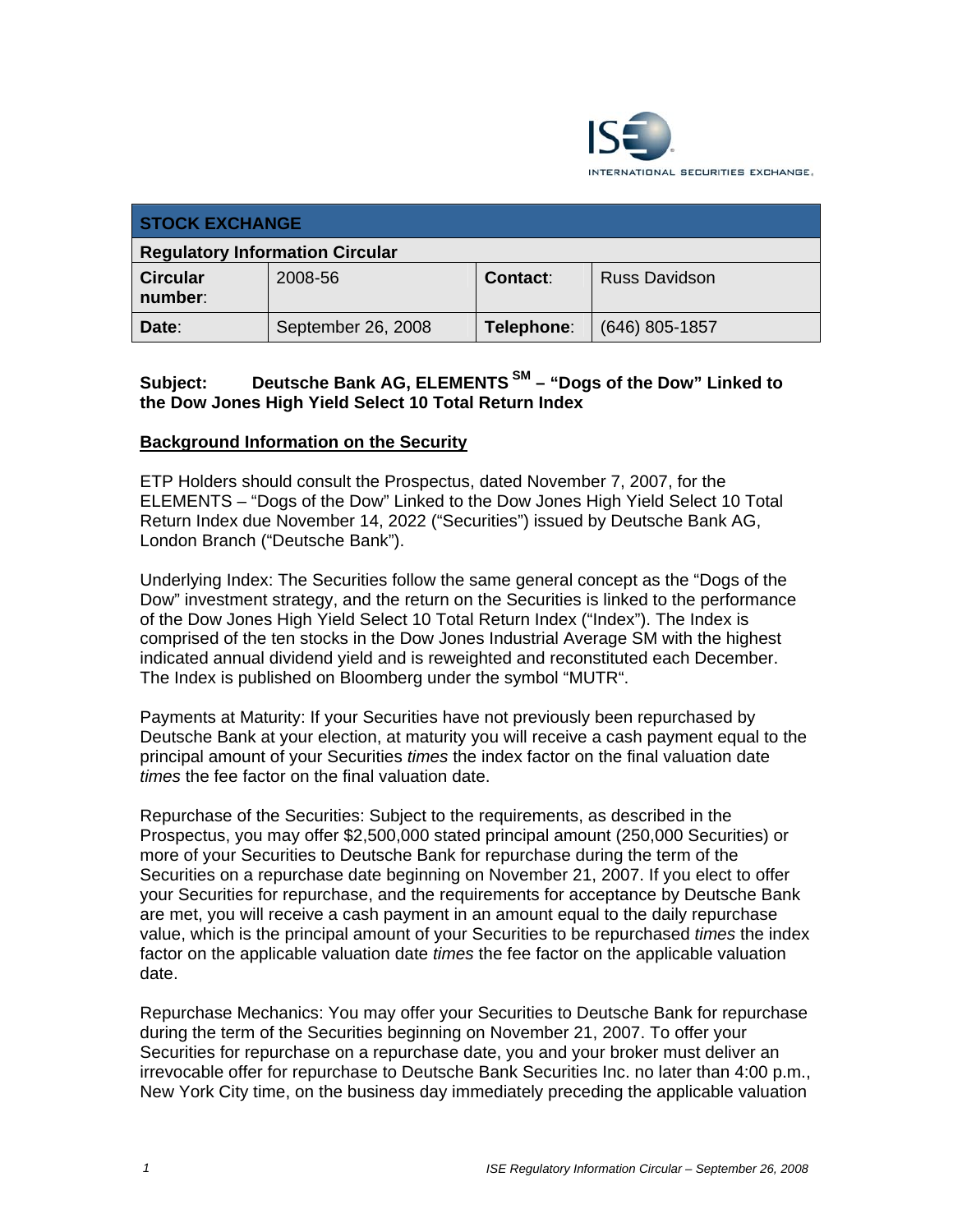date and follow the procedures set forth in the Prospectus under "Specific Terms of the Securities—Repurchase Procedures." Unless the scheduled repurchase date is postponed due to a market disruption event as set forth in the Prospectus, the final day on which Deutsche Bank will repurchase your Securities will be October 28, 2022.

Index Factor: The index factor on any given day, other than the final valuation date, will be equal to the closing level of the Index on that day *divided by* the initial index level. The index factor on the final valuation date will equal the average of the closing levels of the Index for the five trading days prior to and including the final valuation date *divided by* the initial index level. The initial index level is the closing level of the Index on the inception date and is equal to 121.33.

Fee Factor: The fee factor is equal to one *minus* the product of (i) the annual investor fee and (ii) the number of days elapsed from the inception date to and including the applicable valuation date divided by 365. The annual investor fee is equal to 0.75%.

Because the investor fee reduces the amount of return at maturity or upon repurchase by Deutsche Bank, the level of the Index must increase by an amount sufficient to offset the aggregate investor fee applicable to the Securities in order to receive at least the principal amount of the investment at maturity or upon repurchase. If the level of the Index decreases or does not increase sufficiently, you will receive less than the principal amount of your investment at maturity or upon repurchase by Deutsche Bank.

### **Exchange Rules Applicable to Trading in the Shares**

The Shares are considered equity securities, thus rendering trading in the Shares subject to the Exchange's existing rules governing the trading of equity securities.

### **Trading Hours**

The Shares will trade on ISE between 9:00 a.m. and 4:00 p.m. ET.

Equity Electronic Access Members ("Equity EAMs") trading the Shares during the Pre-Market Session are exposed to the risk of the lack of the calculation or dissemination of underlying index value or intraday indicative value ("IIV"). For certain derivative securities products, an updated underlying index value or IIV may not be calculated or publicly disseminated in the Pre-Market hours. Since the underlying index value and IIV are not calculated or widely disseminated during Pre-Market hours, an investor who is unable to calculate implied values for certain derivative securities products during Pre-Market hours may be at a disadvantage to market professionals.

### **Trading Halts**

ISE will halt trading in the Shares of a Trust in accordance with ISE Rule 2101(a)(2)(iii). The grounds for a halt under this Rule include a halt by the primary market because it stops trading the Shares and/or a halt because dissemination of the IIV or applicable currency spot price has ceased, or a halt for other regulatory reasons. In addition, ISE will stop trading the Shares of a Trust if the primary market de-lists the Shares.

#### **Delivery of a Prospectus**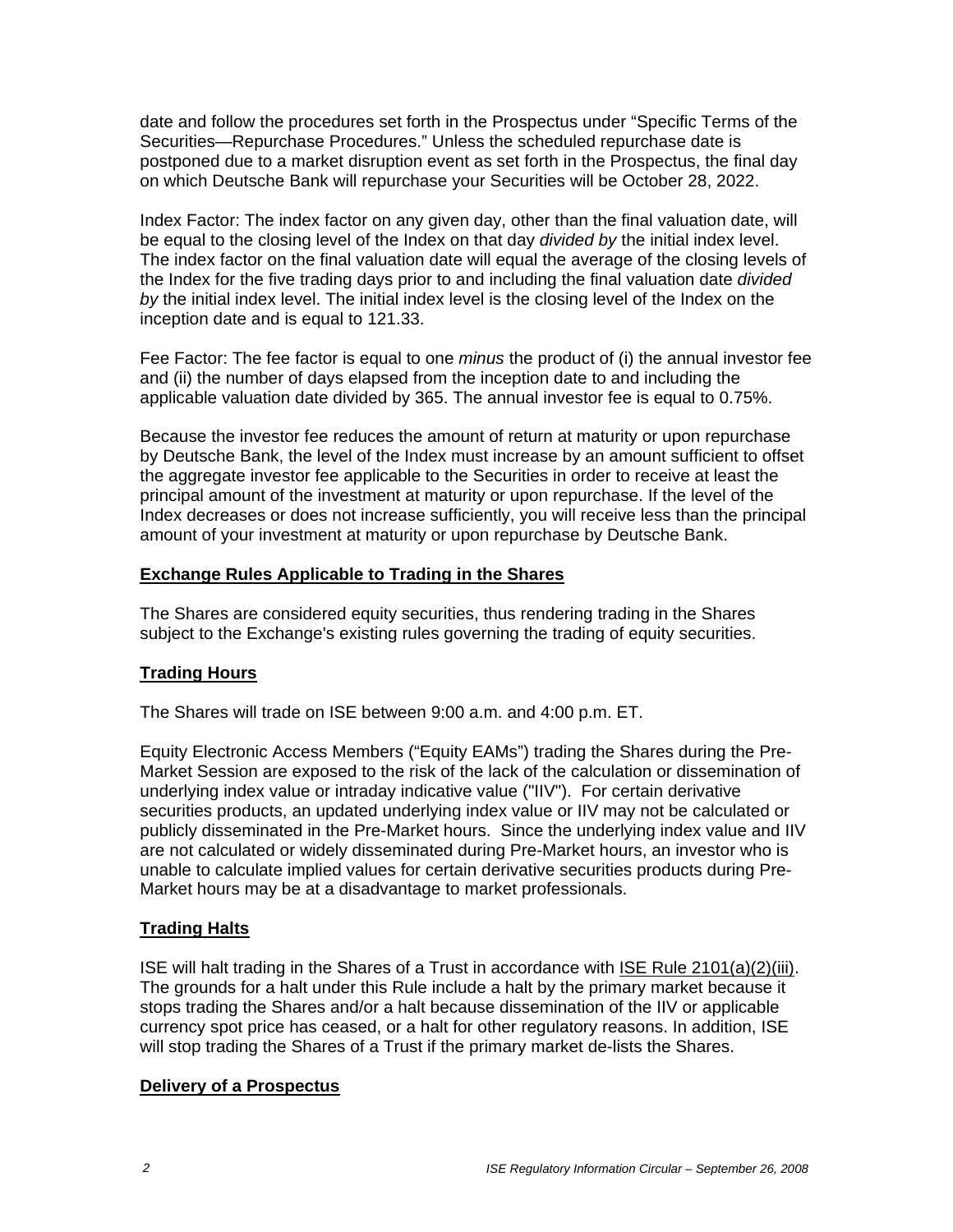Pursuant to federal securities laws, investors purchasing Shares must receive a prospectus prior to or concurrently with the confirmation of a transaction. Investors purchasing Shares directly from the Fund (by delivery of the Deposit Amount) must also receive a prospectus.

Prospectuses may be obtained through the Distributor or on the Fund's website. The Prospectus does not contain all of the information set forth in the registration statement (including the exhibits to the registration statement), parts of which have been omitted in accordance with the rules and regulations of the SEC. For further information about the Fund, please refer to the Trust's registration statement.

**This Regulatory Information Bulletin is not a statutory Prospectus. Equity EAMs should consult the Trust's Registration Statement, SAI, Prospectus and the Fund's website for relevant information.**